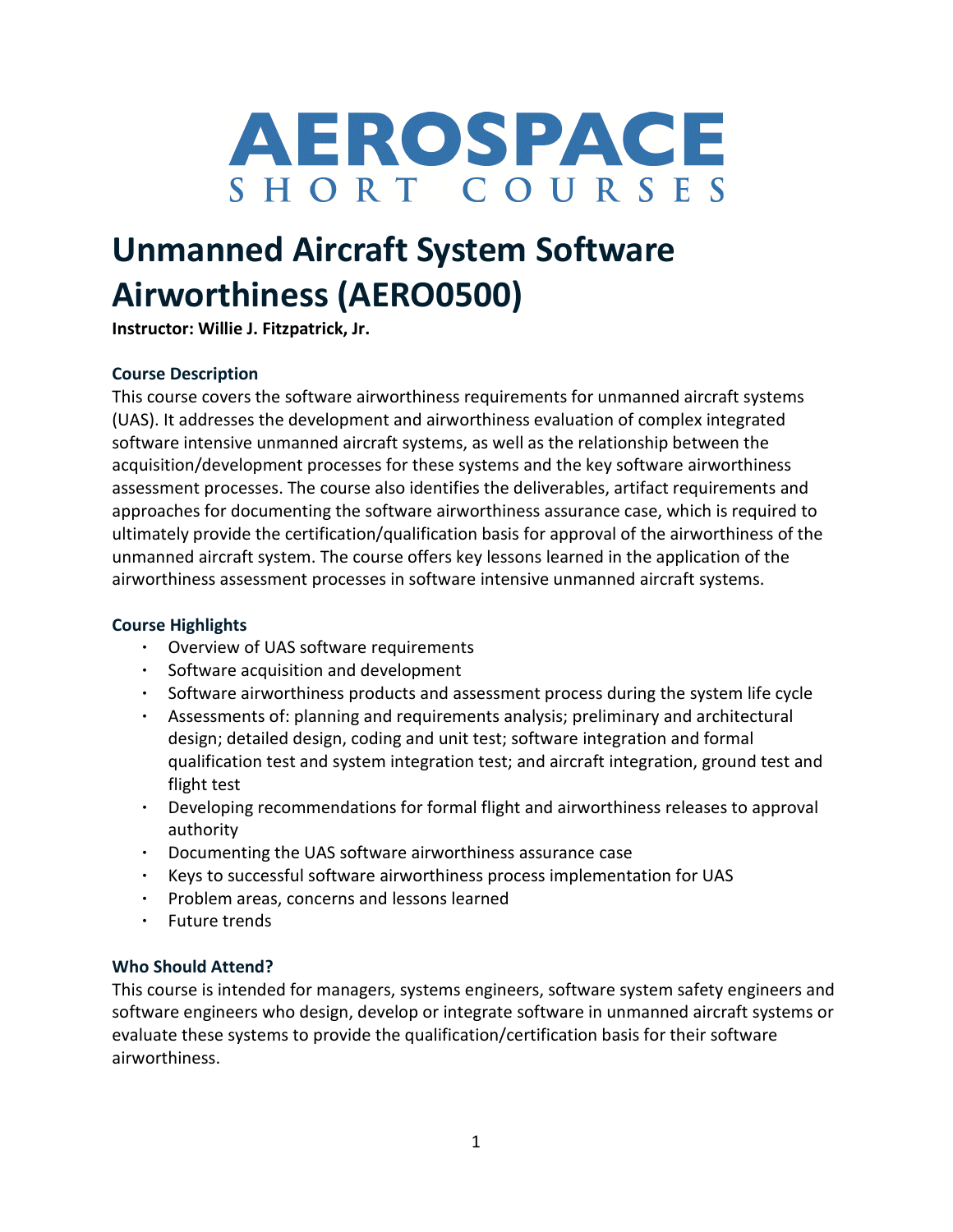## **Learning Objectives**

- Identify key elements required to evaluate or achieve the successful airworthiness substantiation of Unmanned Aircraft System (UAS) software
- Apply techniques and approaches for documenting and evaluating the software substantiation/safety case for acceptance by the Unmanned Aircraft System Airworthiness Qualification/Certification Authority
- Assess the readiness of the UAS software to transition to various software and system life-cycle phases
- Identify critical areas of risk to the successful substantiation of the UAS software airworthiness
- Apply acquired knowledge and skills to real world scenarios
- Prepare the software portion of an UAS Assurance Case

# **Course Outline**

# **Day One**

- Introduction and overview of UAS software requirements
- Software acquisition/development and relationship to software airworthiness in unmanned aircraft systems
- Software airworthiness in the context of the system safety/airworthiness program
- Software airworthiness products during the system life-cycle
- Software airworthiness assessment process during the system life-cycle

# **Day Two**

- Assessment of planning and requirements analysis
- Assessment of preliminary and architectural design
- Assessment of detailed design
- Assessment of coding and unit test
- Assessment of software integration and formal qualification test
- Assessment of system integration test and aircraft integration/ground test/flight test

# **Day Three**

- Developing recommendations for formal flight release/airworthiness release to approval authority
- Documenting the UAS software airworthiness assurance case
- Useful guidebooks, handbooks and procedures in UAS software airworthiness
- Keys to successful software airworthiness process implementation for UAS
- Problem areas, concerns, and lessons learned
- Future trends in UAS software airworthiness

# **Classroom hours / CEUs**

21.00 classroom hours 2.1 CEUs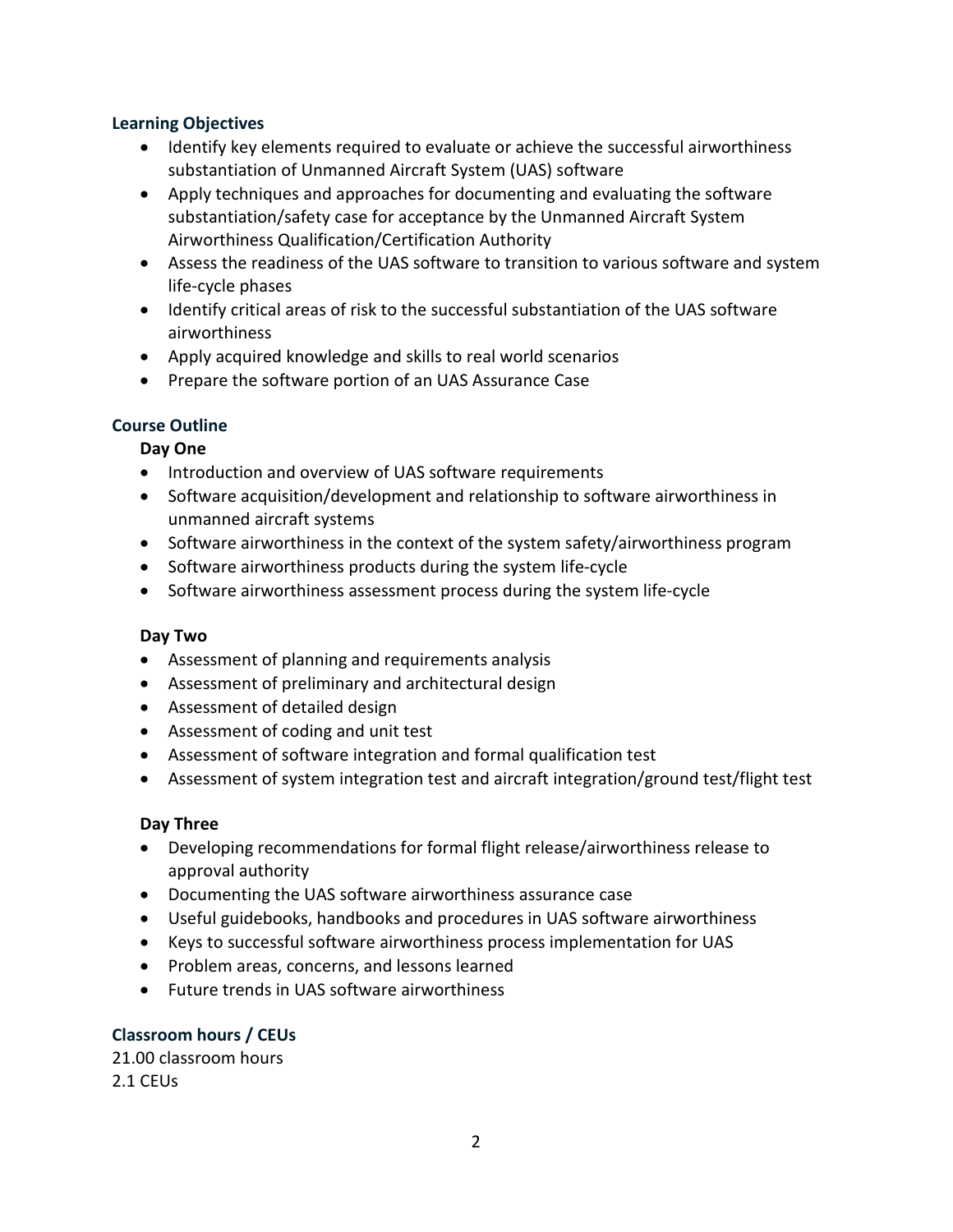## **Certificate Track**

Avionics and Avionic Components Unmanned Aircraft

## **Course Fees**

Early registration course fee: \$1,895 if you register and pay by the early registration deadline (45 days out).

Regular registration course fee: \$1,995 if you register and pay after the early registration deadline.

## **U.S. Federal Employee Discount**

This course is available to U.S. federal employees at 10% off the registration fee. To receive the federal employee discount, you must enter the code **FGVT116** during the checkout process. Please note that you must validate your eligibility to receive this discount by entering your U.S. government email address (ending in .gov or .mil) when creating your online registration profile. This discount is available for both the early registration and regular registration fees.

## **Canada Department of National Defence Discount**

This course is available to Canada DND employees at 10% off the registration fee. Please contact the DND Procurement Authority (DAP 2-3) for details. Please note that you cannot register using our online system when requesting this discount. This discount is available for both the early registration and regular registration fees.

## **Netherlands Defence Academy Discount**

This course is available to Netherlands Defence Academy employees at a discounted registration fee. Please contact the NDA Procurement and Contracting department for details. Please note that you cannot register using our online system when requesting this discount.

## **Instructor Bio**

**Willie J. Fitzpatrick, Jr.,** is a Senior Software Engineer and Subject Matter Expert, specializing in software engineering, airworthiness, and safety at TriVector Services, Inc. He has over 40 years of experience in the software/systems engineering area. His experience includes the development and assessment of automatic control systems, systems engineering and software engineering on various aviation and missile systems. He recently retired as the chief engineer and subject matter expert in in the Software Engineering Directorate (SED) of the U.S. Army Research, Development, and Engineering Command's Aviation and Missile Research Development and Engineering Center. Fitzpatrick served for over 12 years as the Chief, Aviation Division, SED and was responsible for the management of life cycle software engineering support and software airworthiness assessments for several aviation systems, including manned rotary and fixed wing aircrafts and unmanned aircraft systems. Fitzpatrick was honored by the Huntsville Association of Technical Societies as the recipient of the Sixth Annual Joseph C. Moquin Award in 2011, where he was also recognized as the IEEE Huntsville Section 2011 Professional of the Year. He has served in various officer capacities for the IEEE Huntsville